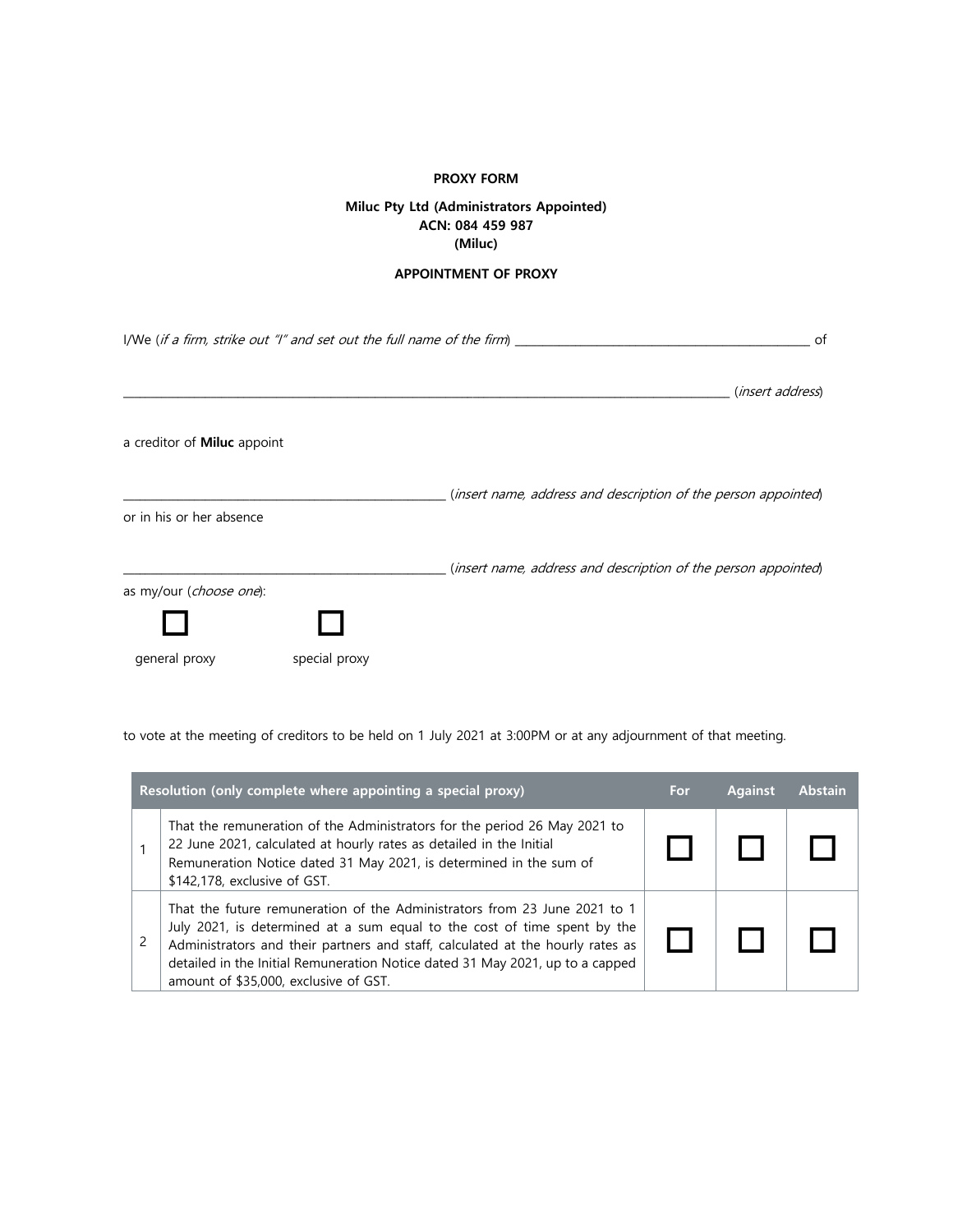| 3              | It is resolved that Miluc either:                                                                                                                                                                                                                                                                                                                             |                     |  |
|----------------|---------------------------------------------------------------------------------------------------------------------------------------------------------------------------------------------------------------------------------------------------------------------------------------------------------------------------------------------------------------|---------------------|--|
|                | (a) be wound up and Robert Kirman and Robert Brauer be appointed<br>Liquidators; or                                                                                                                                                                                                                                                                           | <b>The Contract</b> |  |
|                | (b) the administration should end and control be returned to the<br>directors of Miluc; or                                                                                                                                                                                                                                                                    |                     |  |
|                | (c) the meeting be adjourned.                                                                                                                                                                                                                                                                                                                                 |                     |  |
| 4              | That the future remuneration of the Liquidators for the period of the<br>liquidation, is determined at a sum equal to the cost of time spent by the<br>Liquidators and their partners and staff, calculated at the hourly rates as<br>detailed in the Initial Remuneration Notice dated 31 May 2021, up to a capped<br>amount of \$150,000, exclusive of GST. |                     |  |
| 5              | That the future internal disbursements (that may have an element of profit or<br>advantage to a related party) of the Liquidator for the period of the<br>liquidation, calculated at the rates as detailed in the Initial Remuneration<br>Notice dated 31 May 2021, are approved up to a capped amount of \$1,000,<br>exclusive of GST.                       |                     |  |
| 6              | That a Committee of Inspection be formed, the members of which are to be<br>determined at the meeting.                                                                                                                                                                                                                                                        |                     |  |
| $\overline{7}$ | That the books and records of Miluc may be destroyed following the<br>deregistration of Miluc, subject to the consent of the Australian Securities &<br>Investments Commission being obtained.                                                                                                                                                                |                     |  |
| 8              | That so far as is necessary for the beneficial winding up of Miluc, the<br>Liquidators are hereby authorised pursuant to subsections 506(1A), 477(2A)<br>and 477(2B) of the Corporations Act 2001 to compromise any debts greater<br>than the prescribed amount (currently \$100,000).                                                                        |                     |  |
| 9              | That so far as is necessary for the beneficial winding up of Miluc, the<br>Liquidators are hereby authorised to enter into any agreements on behalf of<br>Miluc involving a term or obligations extending for more than three months.                                                                                                                         |                     |  |

DATED this \_\_\_\_\_\_\_\_\_\_\_ day of \_\_\_\_\_\_\_\_\_\_\_\_\_\_\_\_\_\_\_\_\_\_\_\_ 2021

Name \_\_\_\_\_\_\_\_\_\_\_\_\_\_\_\_\_\_\_\_\_\_\_\_\_\_\_\_\_\_\_\_\_\_\_\_\_\_\_\_\_\_\_\_\_\_\_\_\_\_\_

Signature \_\_\_\_\_\_\_\_\_\_\_\_\_\_\_\_\_\_\_\_\_\_\_\_\_\_\_\_\_\_\_\_\_\_\_\_\_\_\_\_\_\_\_\_\_\_\_\_\_\_\_